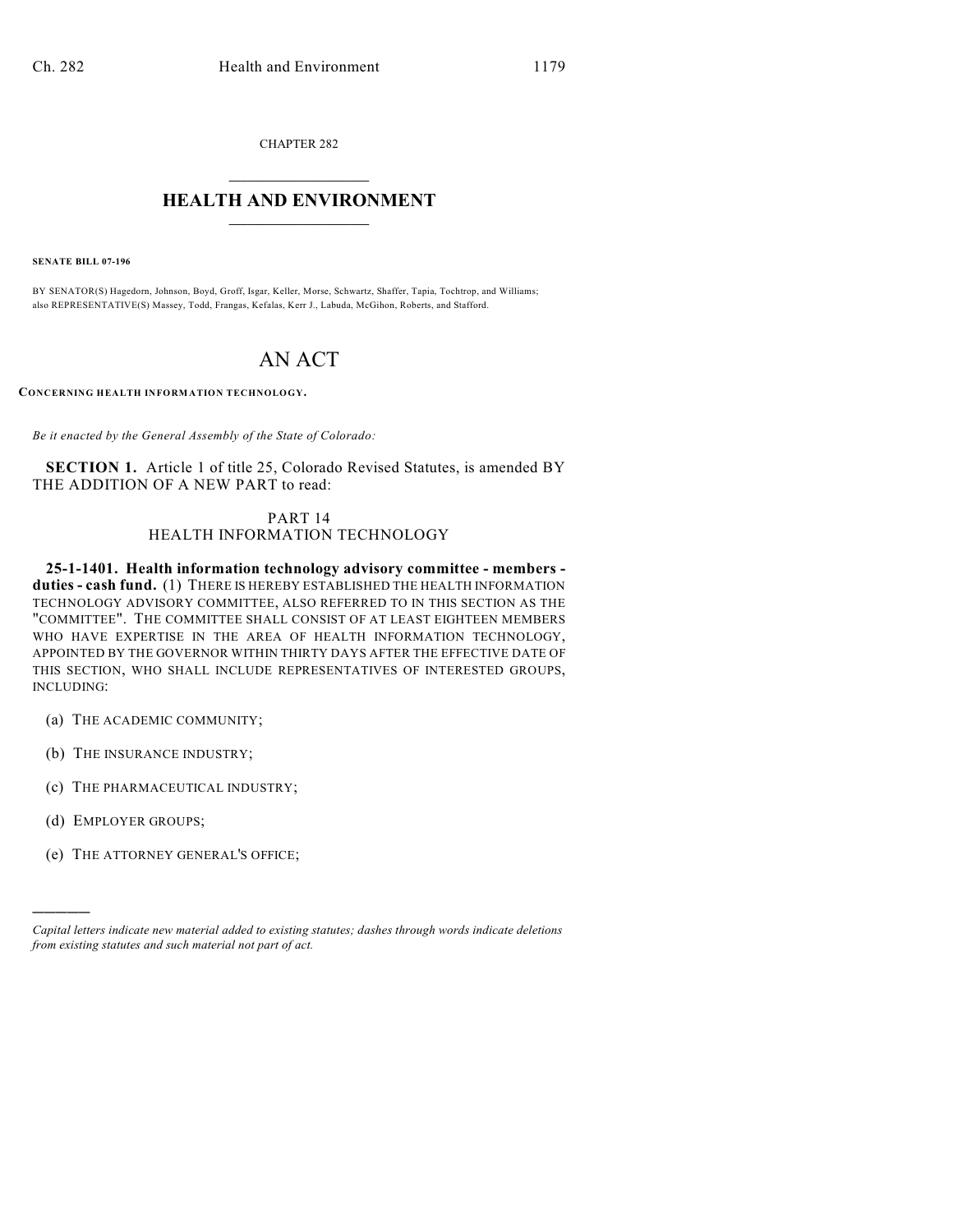(f) THE GOVERNOR'S OFFICE;

(g) MEDICAL PRACTITIONERS, WHICH MAY INCLUDE REPRESENTATION OF THE MEDICAL INDUSTRY, DOCTORS, NURSING HOMES, AND NURSES;

(h) MEDICARE AND MEDICAID;

(i) THE HEALTH INFORMATION TECHNOLOGY INDUSTRY;

(j) INFORMATION TECHNOLOGY ASSOCIATIONS;

(k) HOME HEALTH PROVIDERS;

(l) MENTAL HEALTH PROVIDERS;

(m) CONSUMERS;

(n) AT LEAST TWO MEMBERS OF THE COLORADO REGIONAL HEALTH INFORMATION ORGANIZATION;

(o) AT LEAST ONE REPRESENTATIVE FROM EACH HOUSE OF THE COLORADO GENERAL ASSEMBLY; AND

(p) AN ASSOCIATION REPRESENTING ALL TYPES OF HOSPITALS THROUGHOUT COLORADO, INCLUDING PRIVATE AND GOVERNMENT-OPERATED, METROPOLITAN AND RURAL, INVESTOR-OWNED AND NOT-FOR-PROFIT.

(2) (a) THE COMMITTEE MEMBERS SHALL ELECT A PRESIDING OFFICER.

(b) MEMBERS OF THE COMMITTEE SHALL SERVE WITHOUT COMPENSATION.

(3) (a) ON OR BEFORE JANUARY 1, 2009, THE COMMITTEE SHALL DEVELOP A LONG-RANGE PLAN FOR HEALTH CARE INFORMATION TECHNOLOGY, INCLUDING THE USE OF ELECTRONIC MEDICAL RECORDS, COMPUTERIZED CLINICAL SUPPORT SYSTEMS, COMPUTERIZED PHYSICIAN ORDER ENTRY, REGIONAL DATA SHARING INTERCHANGES FOR HEALTH CARE INFORMATION, DATA PRIVACY AND SECURITY MEASURES, INTEROPERABLE HEALTH INFORMATION TECHNOLOGY, AND OTHER METHODS OF INCORPORATING INFORMATION TECHNOLOGY IN PURSUIT OF GREATER COST-EFFECTIVENESS, IMPROVED EFFICIENCY, REDUCED REDUNDANCY, AND BETTER PATIENT OUTCOMES IN HEALTH CARE AND A DECREASE IN PRICE DISPARITIES IN INSURANCE COVERAGE FOR RESIDENTS OF THIS STATE. IN DEVELOPING THE LONG-RANGE PLAN, THE COMMITTEE SHALL STUDY THE EFFECT OF HEALTH CARE INFORMATION TECHNOLOGY ON PRICE DISPARITIES IN THE DELIVERY OF HEALTH CARE SERVICES FOR RESIDENTS OF THIS STATE. AS PART OF THE PROCESS OF MAKING RECOMMENDATIONS FOR INTEROPERABILITY, HEALTH INFORMATION EXCHANGE, AND HEALTH INFORMATION TECHNOLOGY, THE COMMITTEE SHALL CONSIDER UNIFORM NATIONAL STANDARDS, AS THEY ARE DEVELOPED OR RECOGNIZED BY THE UNITED STATES DEPARTMENT OF HEALTH AND HUMAN SERVICES, THE AMERICAN NATIONAL STANDARDS INSTITUTE, THE HEALTH INFORMATION TECHNOLOGY STANDARDS PANEL, AND OTHER NATIONAL STANDARD-SETTING ORGANIZATIONS.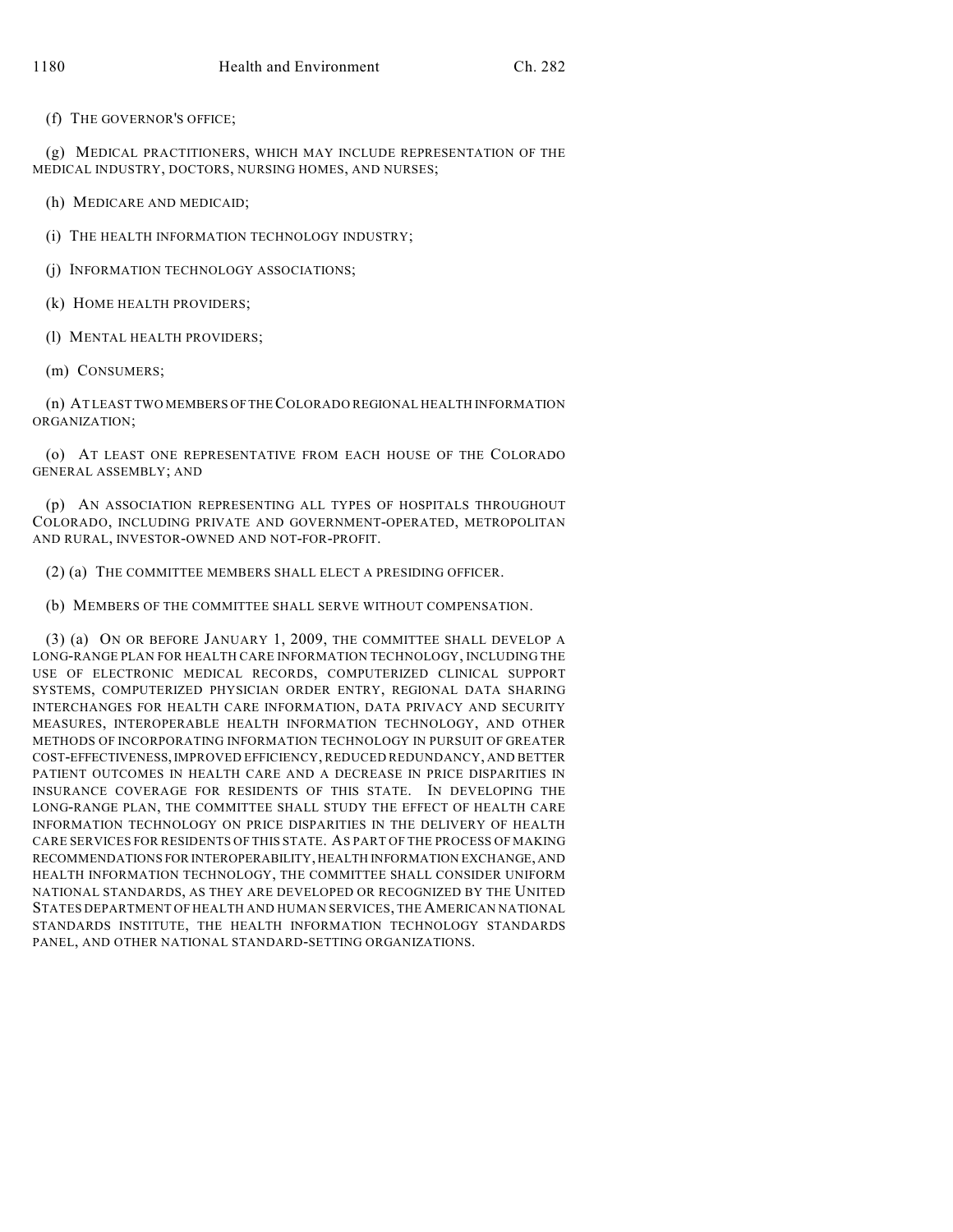(b) THE LONG-RANGE PLAN SHALL CONSIDER:

(I) MAJOR STATEWIDE HEALTH CONCERNS;

(II) THE AVAILABILITY AND USE OF CURRENT HEALTH RESOURCES OF THE STATE, INCLUDING RESOURCES ASSOCIATED WITH INFORMATION TECHNOLOGY AND STATE-SUPPORTED INSTITUTIONS OF HIGHER EDUCATION;

(III) FUTURE HEALTH SERVICE, INFORMATION TECHNOLOGY, AND FACILITY NEEDS OF THE STATE; AND

(IV) THE AVAILABILITY AND USE OF THE CURRENT HEALTH RESOURCES AND STRATEGIES RELATED TO STATE-SUPPORTED INSTITUTIONS OF HIGHER EDUCATION.

(c) THE LONG-RANGE PLAN MAY:

(I) PROPOSE STRATEGIES FOR THE CORRECTION OF MAJOR DEFICIENCIES IN THE SERVICE DELIVERY SYSTEM;

(II) PROPOSE STRATEGIES FOR INCORPORATING INFORMATION TECHNOLOGY IN THE SERVICE DELIVERY SYSTEM;

(III) PROPOSE STRATEGIES FOR INVOLVING STATE-SUPPORTED INSTITUTIONS OF HIGHER EDUCATION IN PROVIDING HEALTH CARE SERVICES AND FOR COORDINATING THOSE STRATEGIES WITH THE DEPARTMENT OF HEALTH CARE POLICY AND FINANCING IN ORDER TO CLOSE GAPS IN HEALTH CARE SERVICES;

(IV) PROPOSE CHANGES TO STATE LAWS AND RULES IN ORDER TO MAKE THE LAWS CONSISTENT ON BOTH THE STATE AND INTERSTATE LEVEL IN ORDER TO ADVANCE THE INTEROPERABILITY OF HEALTH INFORMATION TECHNOLOGY;

(V) MAKE RECOMMENDATIONS AND PROPOSE CHANGES TO STATE PRIVACY AND SECURITY LAWS IN ORDER TO BEST SUPPORT PRIVACY AND SECURITY IN THE TRANSMISSION OF ELECTRONIC HEALTH INFORMATION AT THE STATE AND INTERSTATE LEVEL;

(VI) PROPOSE STRATEGIES FOR THE EXPANSION OF TECHNOLOGY INFORMATION SHARING AND ACCESS IN THE SERVICE DELIVERY SYSTEM;

(VII) PROVIDE DIRECTION TO THE GOVERNOR'S OFFICE OF INFORMATION TECHNOLOGY AND THE HEALTH AND HUMAN SERVICES COMMITTEES OF THE SENATE AND HOUSE OF REPRESENTATIVES, OR THEIR SUCCESSOR COMMITTEES, TO IMPLEMENT THE STRATEGIES PROPOSED BY THE LONG-RANGE PLAN; AND

(VIII) PROPOSE STRATEGIES AND INVESTIGATE FUNDING SOURCES AND CONTINUED FINANCIAL SUPPORT FOR ANY STRATEGIES PROPOSED BY THE COMMITTEE.

(d) THE PLAN MAY INCLUDE ANY OTHER ISSUES OR PROPOSALS AS DETERMINED BY THE COMMITTEE.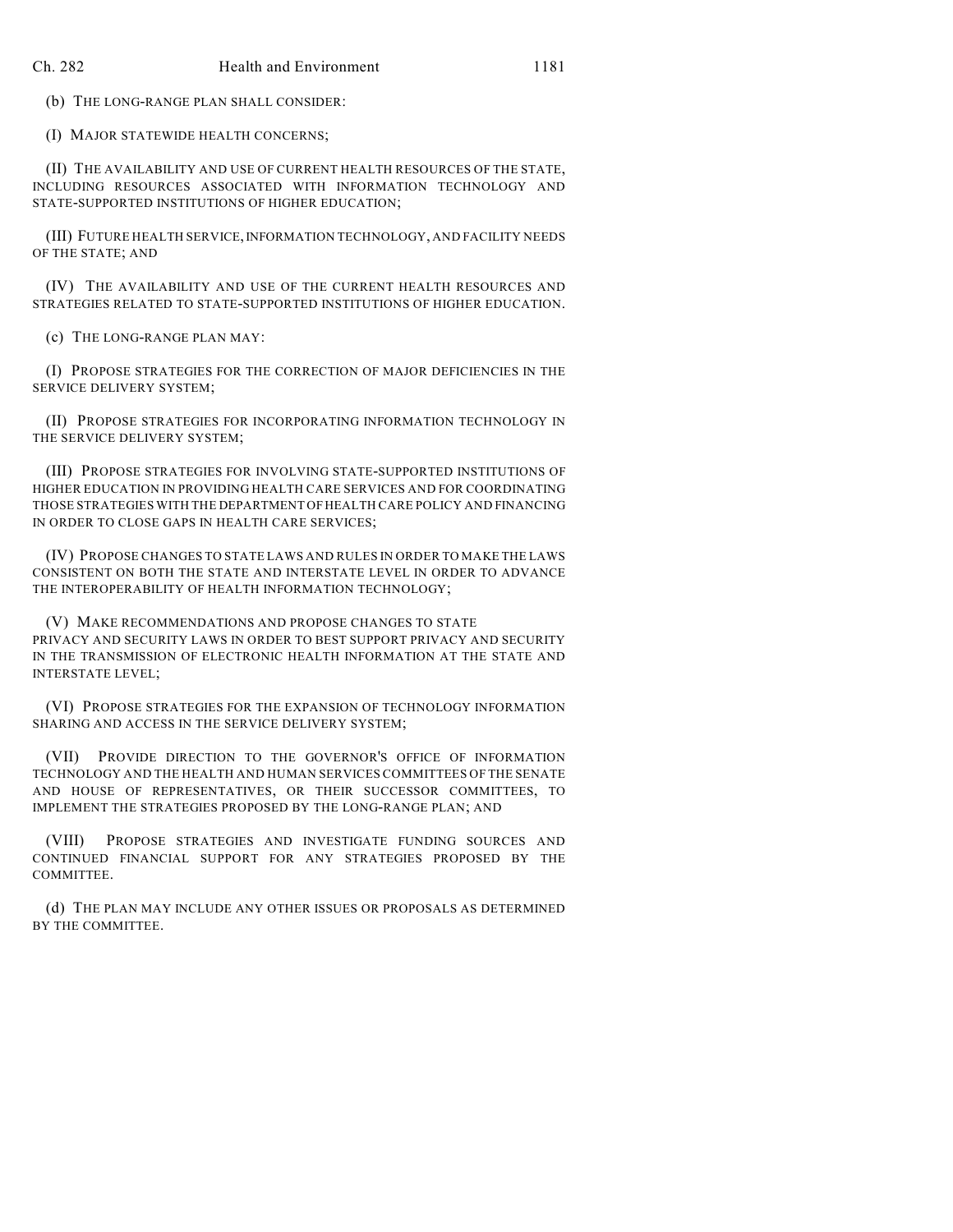(4) THERE IS HEREBY CREATED IN THE STATE TREASURY THE HEALTH INFORMATION TECHNOLOGY CASH FUND, WHICH IS AUTHORIZED TO RECEIVE GIFTS, GRANTS, AND DONATIONS FOR THE PURPOSES OF THIS PART 14 AND SECTION 25.5-5-321, C.R.S. MONEYS IN THE FUND SHALL BE SUBJECT TO ANNUAL APPROPRIATION BY THE GENERAL ASSEMBLY.

**25-1-1402. Western states compact on health information technology interoperability.** IN ADDITION TO THE DUTIES OUTLINED IN SECTION 25-1-1401, THE HEALTH INFORMATION TECHNOLOGY ADVISORY COMMITTEE SHALL PURSUE AN INTERSTATE COMPACT THAT SHALL INCLUDE, BUT NOT BE LIMITED TO, THE FOLLOWING STATES: ARIZONA, KANSAS, MONTANA, OKLAHOMA, NEW MEXICO, NORTH DAKOTA, SOUTH DAKOTA, UTAH, AND WYOMING. THE INTERSTATE COMPACT SHALL INCLUDE AN AGREEMENT REGARDING HEALTH INFORMATION EXCHANGE AND HEALTH INFORMATION TECHNOLOGY INTEROPERABILITY. THE COMPACT SHALL OUTLINE THE AGREEMENT TO WORK COLLECTIVELY TO CREATE INTERNAL STATE HEALTH INFORMATION TECHNOLOGY AND HEALTH INFORMATION EXCHANGE PROGRAMS WITH THE GOAL OF CONNECTING AND EXCHANGING INFORMATION BETWEEN THE COMPACT STATES TO PROVIDE LOWER-COST, HIGHER-QUALITY, AND ACCESSIBLE HEALTH CARE SERVICES AND BENEFITS.

**25-1-1403. Repeal of part.** THIS PART 14 IS REPEALED, EFFECTIVE JULY 1, 2012.

**SECTION 2.** Part 3 of article 5 of title 25.5, Colorado Revised Statutes, is amended BY THE ADDITION OF A NEW SECTION to read:

**25.5-5-321. Telemedicine - home health care - rules.** (1) ON OR AFTER JANUARY 1, 2008, IN-PERSON CONTACT BETWEEN A HOME HEALTH CARE OR A HOME-AND COMMUNITY-BASED SERVICES PROVIDER AND A PATIENT SHALL NOT BE REQUIRED UNDER THE STATE'S MEDICAL ASSISTANCE PROGRAM FOR HOME HEALTH CARE SERVICES OR HOME- AND COMMUNITY-BASED SERVICES DELIVERED THROUGH TELEMEDICINE THAT ARE OTHERWISE ELIGIBLE FOR REIMBURSEMENT UNDER THE PROGRAM. THIS PROGRAM SHALL INCLUDE HEALTH CARE PROFESSIONAL OVERSIGHT AND INTERVENTION AS APPROPRIATE. THE SERVICES DELIVERED THROUGH TELEMEDICINE SHALL BE SUBJECT TO REIMBURSEMENT POLICIES PROMULGATED BY RULE OF THE STATE BOARD AFTER CONSULTATION WITH HOME HEALTH CARE AND HOME- AND COMMUNITY-BASED SERVICES PROVIDERS. THIS SECTION ALSO APPLIES TO MANAGED CARE ORGANIZATIONS THAT CONTRACT WITH THE STATE DEPARTMENT PURSUANT TO THE STATEWIDE MANAGED CARE SYSTEM, BUT ONLY TO THE EXTENT THAT:

(a) HOME HEALTH CARE OR HOME- AND COMMUNITY-BASED SERVICES DELIVERED THROUGH TELEMEDICINE ARE COVERED BY AND REIMBURSED UNDER THE MEDICAID PER DIEM PAYMENT PROGRAM; AND

(b) MANAGED CARE CONTRACTS WITH MANAGED CARE ORGANIZATIONS ARE AMENDED TO ADD COVERAGE OF HOME HEALTH CARE OR HOME- AND COMMUNITY-BASED SERVICES DELIVERED THROUGH TELEMEDICINE AND ANY APPROPRIATE PER DIEM RATE ADJUSTMENTS ARE INCORPORATED.

(2) (a) THE REIMBURSEMENT RATE FOR HOME HEALTH CARE OR HOME- AND COMMUNITY-BASED SERVICES DELIVERED THROUGH TELEMEDICINE THAT ARE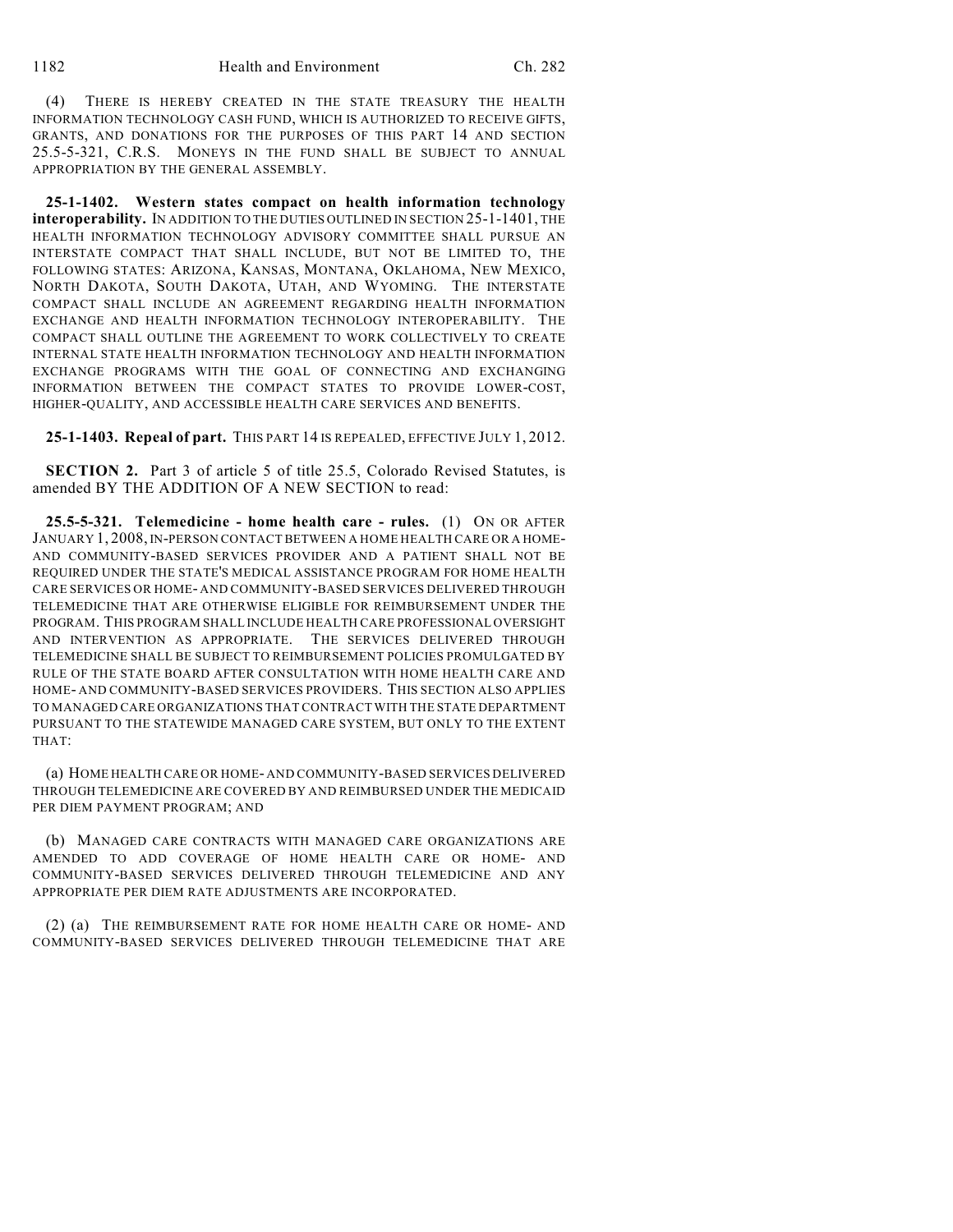OTHERWISE ELIGIBLE FOR REIMBURSEMENT UNDER THE MEDICAL ASSISTANCE PROGRAM SHALL BE SET BY RULE OF THE STATE BOARD AND SHALL BE:

(I) IN THE FORM OF A FLAT FEE PER MONTH IN ONE OR MORE LEVELS, DEPENDING ON ACUITY; AND

(II) BUDGET-NEUTRAL OR RESULT IN COST SAVINGS TO THE PROGRAM.

(b) ANY COST SAVINGS IDENTIFIED PURSUANT TO THIS SECTION SHALL BE MADE AVAILABLE FOR USE IN PAYING FOR HOME- AND COMMUNITY-BASED SERVICES UNDER PART 6 OF THIS ARTICLE, COMMUNITY-BASED LONG-TERM CARE, AND HOME HEALTH SERVICES.

(3) WHEN SETTING THE REIMBURSEMENT RATE FOR SERVICES UNDER SUBSECTION (2) OF THIS SECTION, THE STATE BOARD SHALL CONSIDER, TO THE EXTENT APPLICABLE, REDUCTIONS IN TRAVEL COSTS BY HOME HEALTH CARE OR HOME- AND COMMUNITY-BASED SERVICE PROVIDERS TO DELIVER THE SERVICES AND SUCH OTHER FACTORS AS THE STATE DEPARTMENT DEEMS RELEVANT. REIMBURSEMENT SHALL NOT BE PROVIDED FOR PURCHASE OR LEASE OF TELEMEDICINE EQUIPMENT.

(4) (a) A HOME HEALTH CARE OR HOME- AND COMMUNITY-BASED SERVICES PROVIDER WHO DELIVERS SERVICES THROUGH TELEMEDICINE SHALL PROVIDE TO EACH PATIENT, BEFORE TREATING THAT PATIENT THROUGH TELEMEDICINE FOR THE FIRST TIME, THE FOLLOWING WRITTEN STATEMENTS:

(I) THAT THE PATIENT RETAINS THE OPTION TO REFUSE THE DELIVERY OF HOME HEALTH CARE OR HOME- AND COMMUNITY-BASED SERVICES VIA TELEMEDICINE AT ANY TIME WITHOUT AFFECTING THE PATIENT'S RIGHT TO FUTURE CARE OR TREATMENT AND WITHOUT RISKING THE LOSS OR WITHDRAWAL OF ANY PROGRAM BENEFITS TO WHICH THE PATIENT WOULD OTHERWISE BE ENTITLED;

(II) THAT ALL APPLICABLE CONFIDENTIALITY PROTECTIONS SHALL APPLY TO THE SERVICES; AND

(III) THAT THE PATIENT SHALL HAVE ACCESS TO ALL MEDICAL INFORMATION RESULTING FROM THE TELEMEDICINE SERVICES AS PROVIDED BY APPLICABLE LAW FOR PATIENT ACCESS TO HIS OR HER MEDICAL RECORDS.

(b) THE PROVISIONS OF PARAGRAPH (a) OF THIS SUBSECTION (4) SHALL NOT APPLY IN AN EMERGENCY.

(5) NOTHING IN THIS SECTION SHALL BE CONSTRUED TO:

(a) ALTER THE SCOPE OF PRACTICE OF ANY HOME HEALTH CARE OR HOME- AND COMMUNITY-BASED SERVICES PROVIDER; OR

(b) AUTHORIZE THE DELIVERY OF HOME HEALTH CARE OR HOME- AND COMMUNITY-BASED SERVICES IN A SETTING OR MANNER NOT OTHERWISE AUTHORIZED BY LAW.

**SECTION 3. Appropriation - adjustment to the 2007 long bill.** (1) In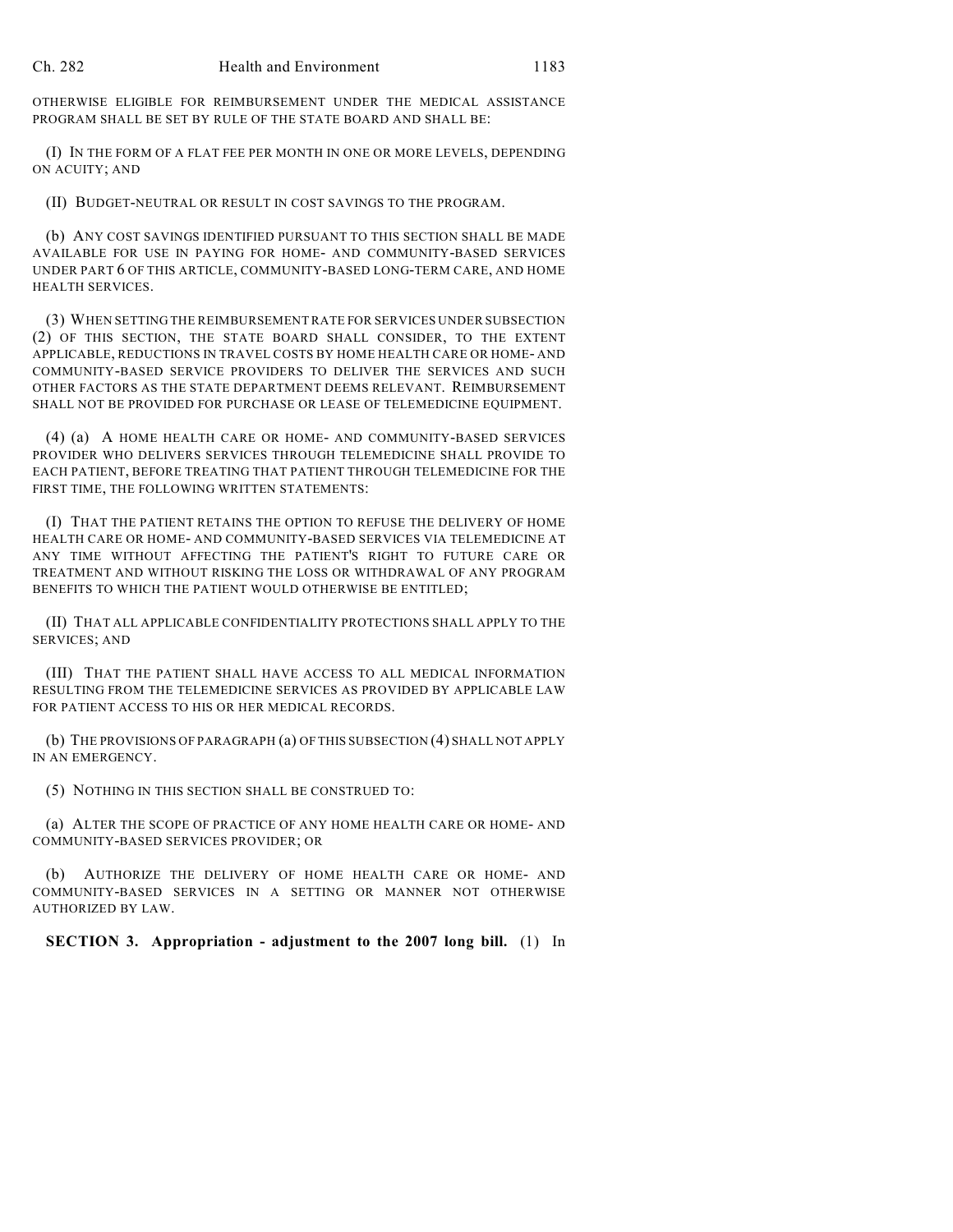addition to any other appropriation, there is hereby appropriated, out of any moneys in the general fund not otherwise appropriated, to the department of health care policy and financing, for allocation to the executive director's office, for the fiscal year beginning July 1, 2007, the sum of forty thousand nineteen dollars (\$40,019) and 0.5 FTE, or so much thereof as may be necessary, for the implementation of this act. Said sum shall be subject to the "(M)" notation as defined in the general appropriation act. In addition to said appropriation, the general assembly anticipates that, for the fiscal year beginning July 1, 2007, the department of health care policy and financing will receive the sum of eighty-seven thousand two hundred sixty-nine dollars (\$87,269) in federal funds for the implementation of this act. Although the federal funds are not appropriated in this act, they are noted for the purpose of indicating the assumptions used relative to these funds in developing state appropriation amounts.

(2) In addition to any other appropriation, there is hereby appropriated, out of moneys in the general fund not otherwise appropriated, to the department of public health and environment, for allocation to the administration and support division, for the fiscal year beginning July 1, 2007, the sum of seventeen thousand seven hundred eighty dollars (\$17,780) and 0.2 FTE.

(3) In addition to any other appropriation, there is hereby appropriated, to the department of law, for the fiscal year beginning July 1, 2007, the sum of eight thousand one hundred thirty-two dollars (\$8,132), or so much thereof as may be necessary, for the provision of legal services to the department of public health and environment related to the implementation of this act. Said sum shall be cash funds exempt received from the department of public health and environment out of appropriations made in subsection (2) of this section.

**SECTION 4. Appropriation - adjustment to the 2007 long bill.** (1) In addition to any other appropriation, there is hereby appropriated, to the department of health care policy and financing, for allocation to the executive director's office, for the fiscal year beginning July 1, 2007, the sum of one hundred twenty-seven thousand two hundred eighty-eight dollars (\$127,288) and 0.5 FTE, or so much thereof as may be necessary, for the implementation of this act. Of said sum, forty thousand nineteen dollars (\$40,019) shall be cash funds exempt from the health information technology cash fund created in section 25-1-1401, Colorado Revised Statutes, and eighty-seven thousand two hundred sixty-nine dollars (\$87,269) shall be from federal funds.

(2) In addition to any other appropriation, there is hereby appropriated, to the department of public health and environment, for allocation to the administrative and support division, for the fiscal year beginning July 1, 2007, the sum of seventeen thousand seven hundred eighty dollars (\$17,780) and 0.2 FTE. Said sum shall be cash funds exempt from the health information technology cash fund created in section 25-1-1401, Colorado Revised Statutes.

(3) In addition to any other appropriation, there is hereby appropriated, to the department of law, for the fiscal year beginning July 1, 2007, the sum of eight thousand one hundred thirty-two dollars (\$8,132), or so much thereof as may be necessary, for the provision of legal services to the department of public health and environment related to the implementation of this act. Said sum shall be cash funds